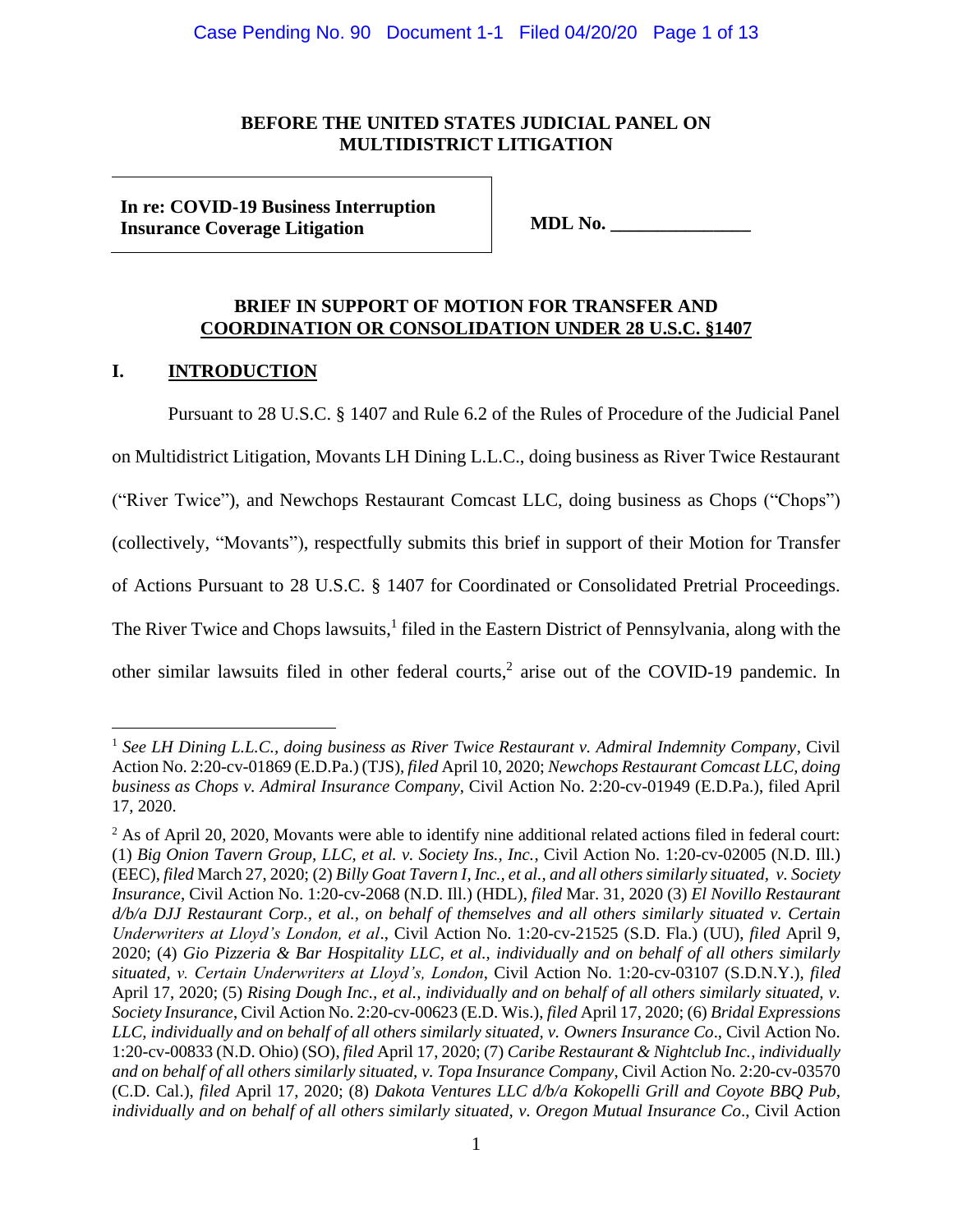### Case Pending No. 90 Document 1-1 Filed 04/20/20 Page 2 of 13

response to the threat to public safety posed by the COVID-19 pandemic, governmental authorities at the national level, the state level, the county level and the local level have issued various orders that, in one form or another, closed non-essential businesses and/or mandated that individuals must "stay at-home" ("Governmental Orders").<sup>3</sup> The Actions seek recovery of the losses sustained by businesses as a result of these government-mandated closures through the plaintiffs' business interruption insurance policies.

This issue – whether business interruption insurance policies will cover losses incurred by businesses forced to shutter their business as a result of the Governmental Orders – is one of national importance and great significance to the ultimate survival of many businesses. It is of such importance that the issue was discussed by the President during his April 10, 2020 press conference where he said "[y]ou have people that have never asked for business interruption insurance [payouts] and they've been paying a lot of money for a lot of years for the privilege of having it. And then when they finally need it, the insurance company says 'we're not going to give it.' We can't let that happen." <sup>4</sup> Addressing this issue in a uniform manner as opposed to potentially disparate treatment by different courts throughout the country helps to serve one of the main

No. 3:20-cv-00630 (D. Or.) (MAH), *filed* April 17, 2020; and (9) *Christie Jo Berkseth-Rojas DDS individually and on behalf of all others similarly situated, v. Aspen American Insurance Co*., Civil Action No. 3:20-cv-00948 (N.D. Tex.) (SAF), *filed* April 17, 2020. All cases are listed on the Schedule of Actions filed herewith and are collectively referred to herein as the "Actions." The Complaints (without exhibits) and their related docket sheets are attached hereto as Exhibits "1" through "11."

<sup>&</sup>lt;sup>3</sup> The impact of these Governmental Orders will be felt for some time as the process of easing restrictions will be gradual. On April 16, 2020, President Trump announced guidelines for ending lockdowns and stayat-home orders due to the coronavirus pandemic although the decision as to when these restrictions will be lifted are left to the individual Governors and states. Ultimately, the guidance provides for a three-phase approach to easing restrictions. *See* Seren Morris, *Trump's 3 Phase Plan to Reopen America's Economy Explained*, April 17, 2020, https://www.newsweek.com/donald-trump-opening-america-again-lockdowncoronavirus-guidelines-1498518, last accessed April 17, 2020.

<sup>4</sup> *See* Maegan Vazquez, *Trump says businesses should get paid out for coronavirus interruption claims*, April 10, 2020, https://www.cnn.com/world/live-news/coronavirus-pandemic-04-10- 20/h\_54cb71ae057fc9aeaa7a947373a86a6c, last accessed April 16, 2020.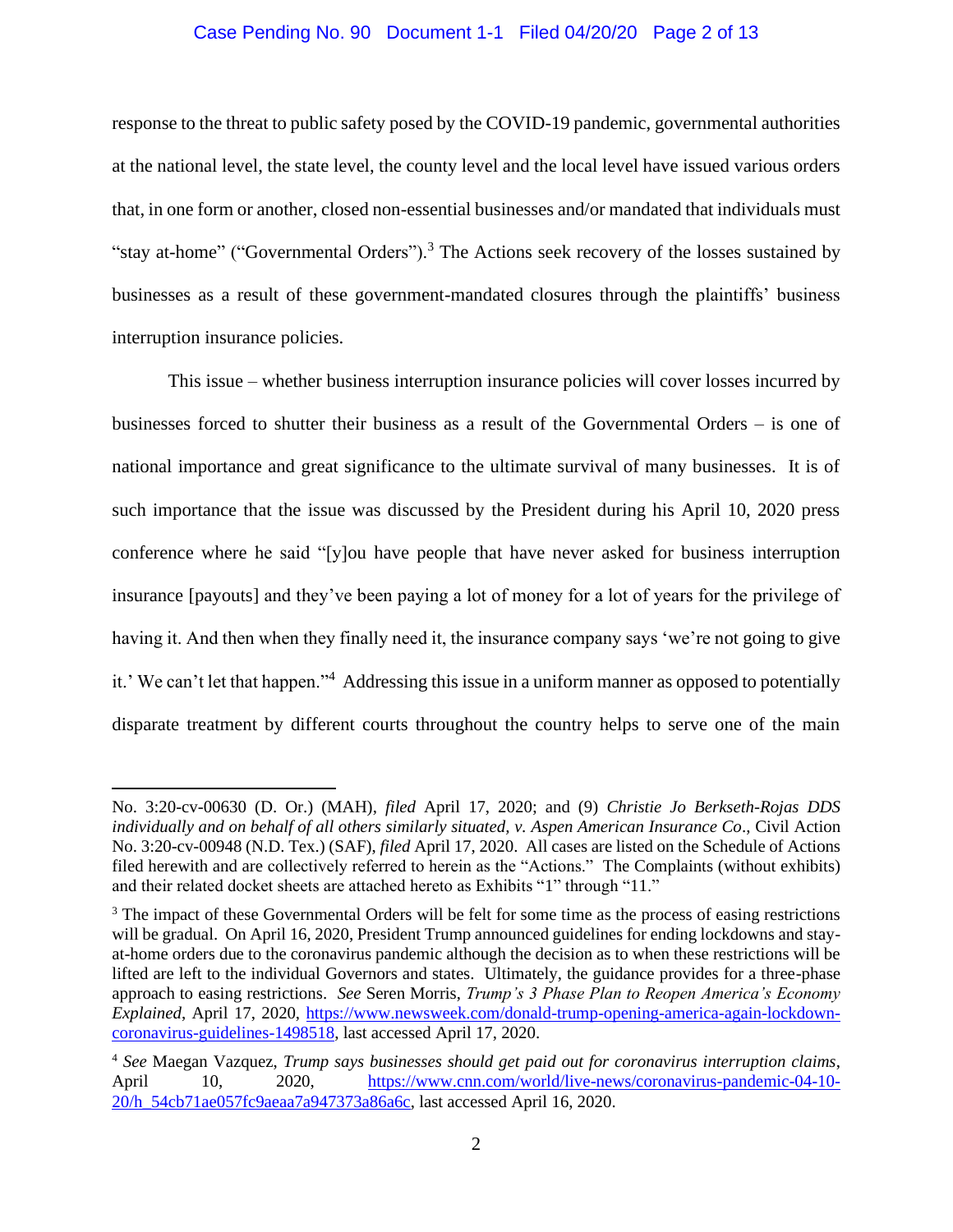#### Case Pending No. 90 Document 1-1 Filed 04/20/20 Page 3 of 13

purposes of Section 1407. Utilizing such transfer and consolidation or coordination on an issue of such national significance is prudent.

Therefore, Movants seek the transfer and assignment of the Actions, which all seek a finding that the Governmental Orders trigger coverage under the plaintiffs' business interruption insurance policies, to the Eastern District of Pennsylvania, as well as any actions subsequently filed involving similar facts or claims. Movants also seek that, once transferred, the Actions, and any future tag-along actions, be assigned to the Honorable Timothy J. Savage, United States District Court Judge for the Eastern District of Pennsylvania, who is currently presiding over both the River Twice and Chops actions.

### **II. BACKGROUND**

A little over six-months ago, spearheaded by James Beard-nominated chef Randy Rucker, the quaint River Twice restaurant opened in Philadelphia as a critical success labelled as a "sophisticated new arrival" that was "a Philly debut worth celebrating."<sup>5</sup> Now, merely five months into its existence, it has been forced to close its doors as the result of Governmental Orders entered in an effort to mitigate the devastating health effects of the COVID-19 pandemic. Chops, a staple since 1995 currently housed in the landmark Comcast Center directly in the heart of the business district in Center City Philadelphia has suffered a similar fate as a direct result of the Government Orders. Both River Twice and Chops brought their actions seeking to ensure that they could receive coverage for the losses incurred as a result of these Governmental Orders through their business interruption policies.

<sup>5</sup> *See* Craig LaBan, *River Twice review: A Texas star chef relocates magic to South Philly*, Jan. 24, 2020, https://www.inquirer.com/food/craig-laban/river-twice-review-east-passyunk-randy-rucker-craig-laban-20200124.html, last accessed April 15, 2020.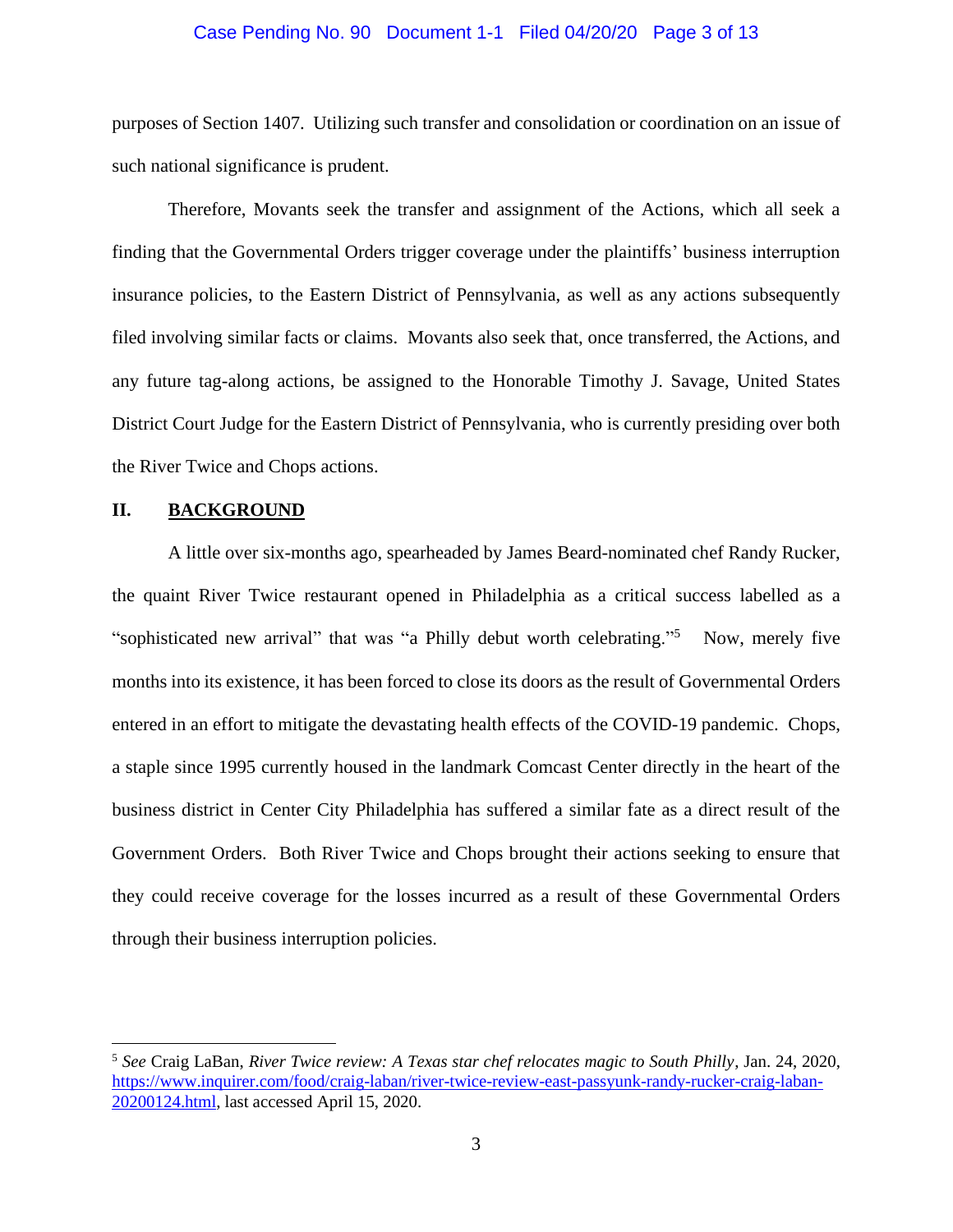#### Case Pending No. 90 Document 1-1 Filed 04/20/20 Page 4 of 13

Unfortunately, while River Twice and Chops are just two restaurants in one city, this very same issue is transpiring in every corner of the country. To date, nine additional Actions seeking similar relief in federal court have been filed – two in the Northern District of Illinois, and one each in the Southern District of Florida, Southern District of New York, Eastern District of Wisconsin, Northern District of Ohio, Central District of California, District of Oregon, and Northern District of Texas – and most certainly an avalanche of cases will follow as the losses mount and coverage denials stream in.<sup>6</sup> And those cases will span the entire economy including not only businesses in the restaurant and hospitality sector, but also those in retail, manufacturing, real estate, professional services, and numerous aspects of the gig economy, just to name a few. This is a monumental issue.

The national and in fact, global, impact of the COVID-19 pandemic is unquestionable. As a result of the pandemic, forty-two states, along with Guam, Washington, D.C., and Puerto Rico, have issued stay at-home orders; two additional states – Iowa and North Dakota – while not issuing stay at-home orders have ordered nonessential businesses to close (a step usually taken as a precursor to the stay at-home orders); and many cities and counties in areas without such stay at-

<sup>6</sup> Movants are aware of at least 9 cases that have been filed in state court making similar allegations: (1) *Cajun Conti, LLC, et al. v. Certain Underwriters at Lloyd's London, et al*., Civil District Court for the Parish of Orleans, Louisiana (filed Mar. 16, 2020); (2) *French Laundry Partners LP, et al. v. Hartford Fire Insurance Co., et al*., Superior Court of the State of California, County of Napa (filed Mar. 31, 2020); (3) *Chickasaw Nation Department of Commerce v. Lexington Insurance Co., et al.*, District Court of Pontotoc County, Oklahoma (filed Mar. 24, 2020); (4) *Choctaw Nation of Oklahoma v. Lexington Insurance Co*., District Court of Bryan County, Oklahoma (filed Mar. 24, 2020); (5) *John's Grill, Inc., et al. v. The Hartford Financial Serv. Group, Inc., et al*., Superior Court of the State of California, County of San Francisco (filed April 15, 2020); (6) *Proper Ventures, LLC d/b/a Proper Twenty-One v. Seneca Ins. Co. Inc., et al*., Superior Court of the District of Colombia, Civil Division (filed April 8, 2020); (7) *Indiana Repertory Theatre, Inc. v. The Cincinnati Casualty Co*., Case No. 49D01-2004-PL-013137, State of Indiana, In the Marion County Superior Court (filed April 3, 2020); (8) *Barbara Lane Snowden, DGA Hair Goals Club v. Twin City Fire Insurance Co.*, No. 2020-19538, Court 113, District Court for Harris County, Texas (Humble) (filed approx. April 8, 2020); and (9) *Collectivo Coffee Roasters, Inc., et al. v. Society Insurance*, State of Wisconsin Circuit Court, Milwaukee County (filed April 16, 2020).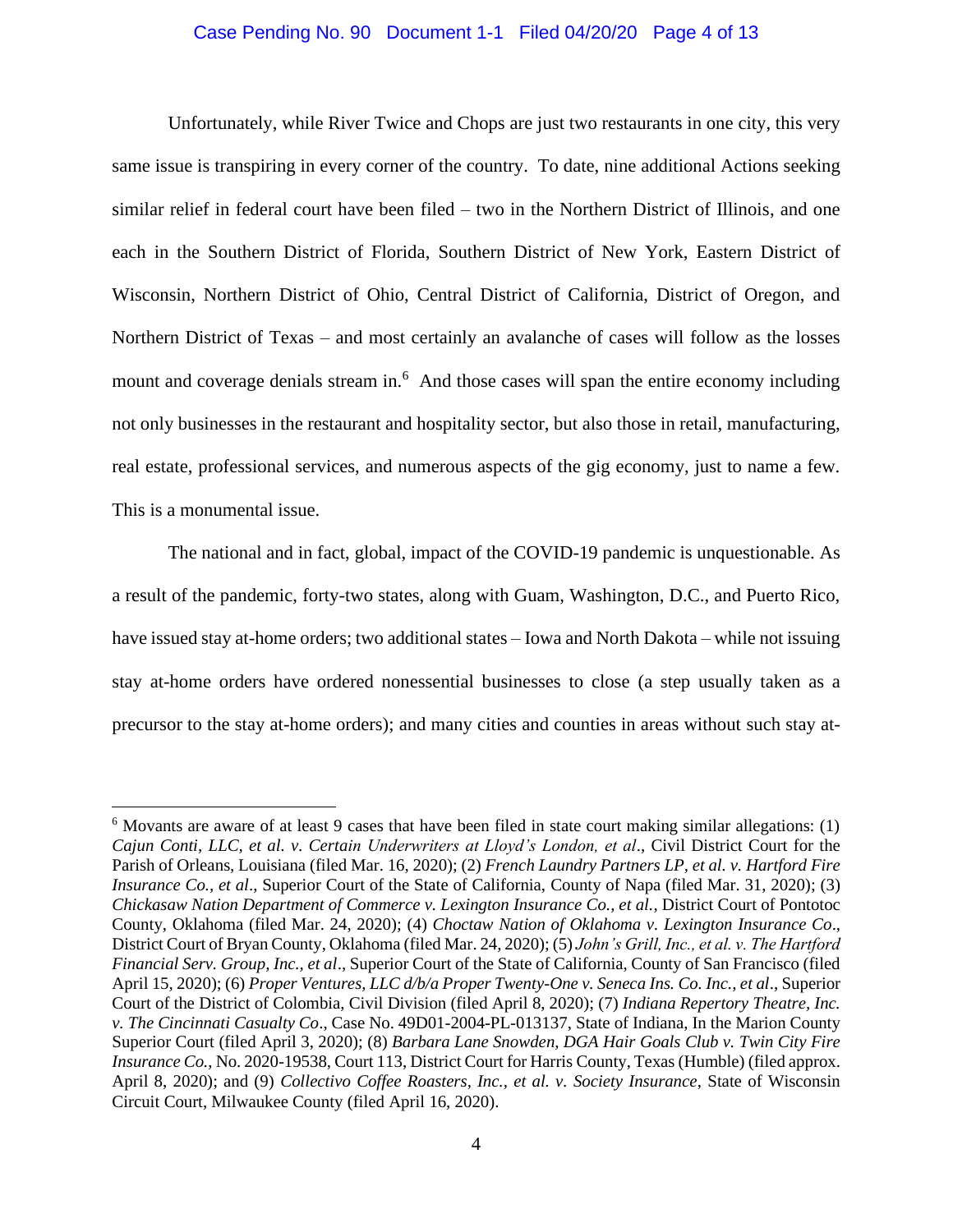#### Case Pending No. 90 Document 1-1 Filed 04/20/20 Page 5 of 13

home orders have imposed similar restrictions on a local level.<sup>7</sup> All totaled, since April 7, 2020, at least approximately "306.3 million people, or about 94.5% of the US population" have been living under a stay at-home order.<sup>8</sup> All across the nation, non-essential business of all kinds have incurred huge losses and been financially devastated. It was reported that for March, when the Governmental Orders went into effect starting in mid-month, "retail sales fell 8.7%, a record drop, . . . 'Nobody is buying cars, down 25.6%, nobody is buying furniture, down 26.8%, and eating and drinking places were down 26.5%."<sup>9</sup> And this was just the beginning.

Much like River Twice and Chops, and the plaintiffs in the other Actions, business across the nation, in all industries, will be seeking coverage for losses under their business interruption policies. It is anticipated that insurers will be looking for strained interpretations of policy language and exclusions to deny that coverage. While some actions may contain various causes of action such as breach of contract or bad faith insurance practices, they all ultimately share, and will share, the key core factual question – do the Governmental Orders trigger coverage under the business interruption insurance policies and do any exclusions (particularly those related to viruses or pandemics apply). This central question is too important to the survival of the insured businesses and indeed, to the recovery of the economy as a whole, to leave to various courts across the country that could reach divergent and conflicting results.

While the pandemic has unquestionably deeply impacted every corner of the nation, as evidenced by the geographical breadth of the filings thus far, the Eastern District of Pennsylvania

<sup>7</sup> Holly Secon and Aylin Woodward, *About 95% of Americans have been ordered to stay at home. This map shows which cities and states are under lockdown*, April 7, 2020, https://www.businessinsider.com/us-mapstay-at-home-orders-lockdowns-2020-3, last accessed April 15, 2020.

<sup>8</sup> *Id*.

<sup>9</sup> Patti Domm, *The economic data is even worse than Wall Street feared: 'The economy is clearly in ruins here'*, April 15, 2020, https://www.cnbc.com/2020/04/15/the-economic-data-is-even-worse-than-wallstreet-feared-the-economy-is-clearly-in-ruins-here.html, last accessed April 15, 2020.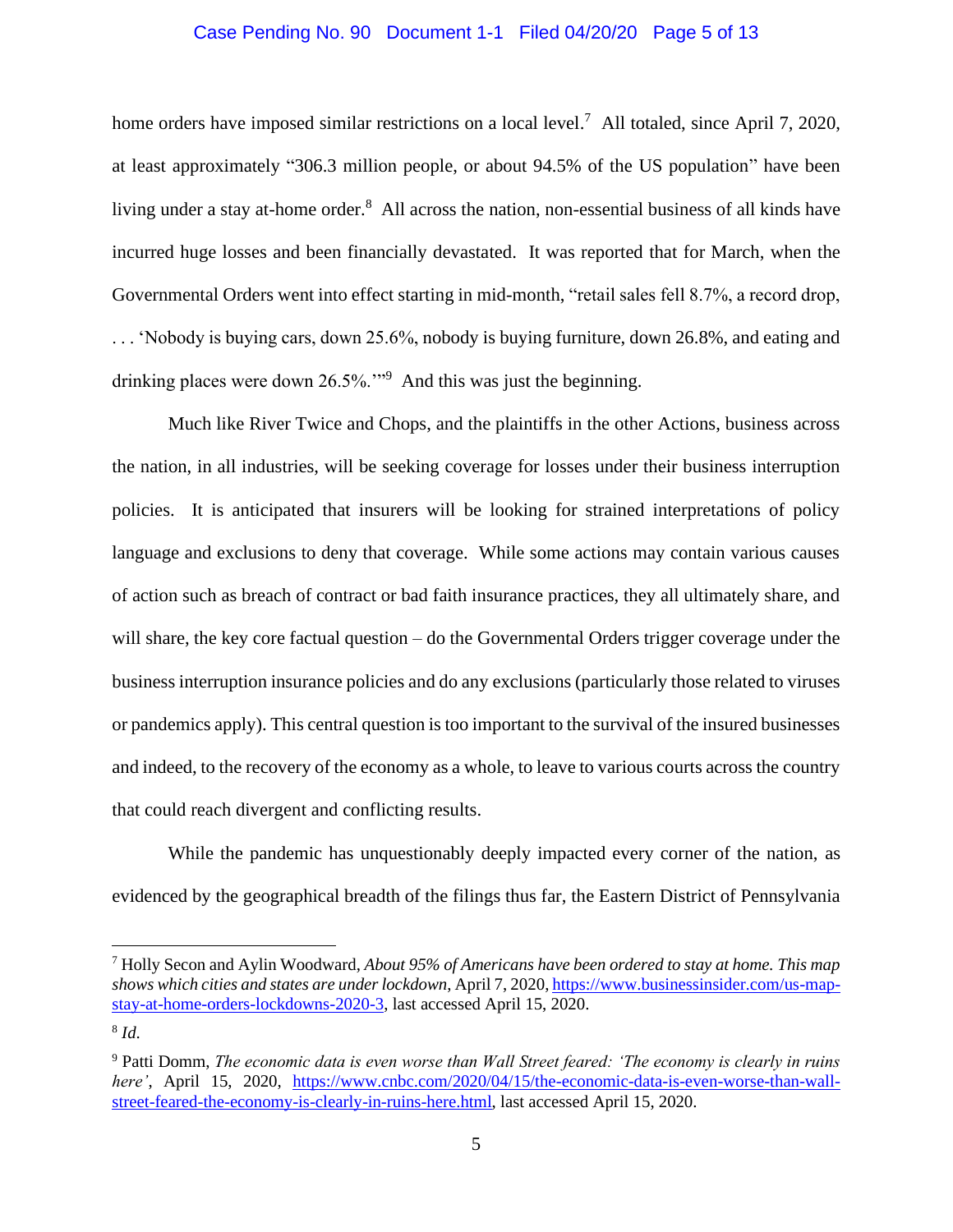#### Case Pending No. 90 Document 1-1 Filed 04/20/20 Page 6 of 13

would be an excellent and appropriate forum for this litigation. The Eastern District of Pennsylvania is an excellent court with vast experience successfully managing multidistrict litigation. In addition, headquartered in Philadelphia, the Eastern District of Pennsylvania is easily accessible, and it is centrally located within the Northeastern corridor among some of the states, from Massachusetts to Washington, DC, that have been hardest hit by the pandemic. Finally, Philadelphia itself has a strong factual connection to the litigation. Not only has its entire economy come to a screeching halt but with its deep roots in American history and vibrant restaurant scene, <sup>10</sup> Philadelphia's economy relies heavily on many of the tourism-related businesses, such as travel, hotels and restaurants, that have been particularly hard hit by the closures resulting from COVID-19. Transfer to the Eastern District of Pennsylvania for consolidated or coordinated pretrial proceedings before the Honorable Timothy J. Savage, United States District Court Judge for the Eastern District of Pennsylvania, is warranted.

### **III. ARGUMENT**

# **A. TRANSFER OF THE ACTIONS TO ONE COURT FOR CONSOLIDATION OR COORDINATION IS APPROPRIATE UNDER 28 U.S.C. § 1407.**

The purpose of multidistrict litigation is to "eliminate the potential for conflicting contemporaneous pretrial rulings by coordinate district and appellate courts in multidistrict related civil actions." *In re Plumbing Fixture Cases*, 298 F. Supp. 484, 491-92 (J.P.M.L. 1968). Transfer of related actions to a single district for pretrial proceedings "eliminate[s] duplicative discovery; prevent[s] inconsistent pretrial rulings; and conserve[s] the resources of the parties, their counsel,

<sup>10</sup> *See, e.g.,* Tara Nurin, *Why Philadelphia's Food Scene Is Finally Getting Top Honors*, May 30, 2019, https://www.forbes.com/sites/taranurin/2019/05/30/the-best-city-for-dining-this-month-is/#30cd070053fa, last accessed April 15, 2020; Amanda Marcotte, Move over, NYC — Philly's food scene is the hotness, May 12, 2019, https://www.salon.com/2019/05/12/move-over-nyc-phillys-food-scene-is-the-hotness/, last accessed April 15, 2020.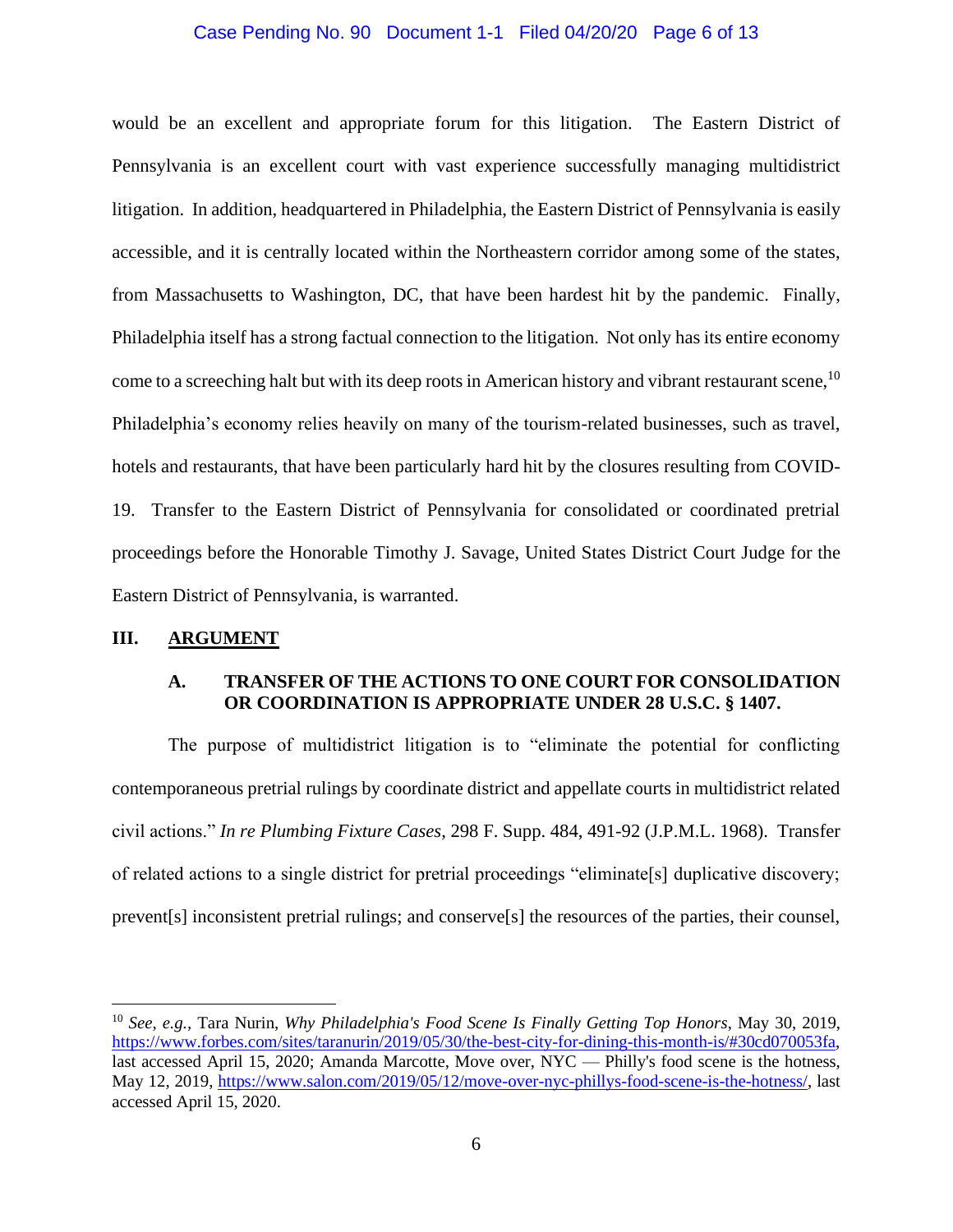#### Case Pending No. 90 Document 1-1 Filed 04/20/20 Page 7 of 13

and the judiciary." *In re Ethicon Physiomesh Flexible Composite Hernia Mesh Prod. Liab. Litig*., 245 F. Supp. 3d 1381, 1382 (J.P.M.L. 2017).

Pursuant to 28 U.S.C. § 1407, transfer of actions to one district for coordinated or consolidated pretrial proceedings is appropriate where: (1) actions pending in different districts involve one or more common questions of fact, and (2) the transfer of such actions will be for the convenience of the parties and witnesses and will promote the just and efficient conduct of such actions. 28 U.S.C. § 1407(a). Consolidation is especially important in multidistrict litigations where "the potential for conflicting, disorderly, chaotic" action is greatest. *In re Plumbing Fixture Cases*, 298 F. Supp. at 493. Here, there are already eleven pending federal actions in nine districts and many more to come. Inconsistent judicial rulings in an area of significant national importance is precisely the type of disorderly and chaotic action that consolidation and coordination under Section 1407 was intended to prevent.

The transfer of the Actions to the same court for consolidated or coordinated proceedings is appropriate here because common questions of law and fact exist, and consolidation or coordination before one court will ensure efficient management of the litigation and avoid inconsistent rulings on this issue of national importance.

#### **1. The Actions Involve Common Factual and Legal Issues.**

Here, all of the Actions, and any tag-along actions, will require a determination of whether the various COVID-19 Governmental Orders trigger coverage under plaintiffs' business interruption policies and if so, whether any exclusions apply. Section 1407 does not require a majority of common factual issues as a condition for transfer, only that there are common questions presented which justify consolidation and coordination. *See, e.g., In re Ins. Brokerage Antitrust Litig.*, 360 F. Supp. 2d 1371, 1372 (J.P.M.L. 2005) ("To those defendants opposing transfer because they wish to litigate the arguably narrower or more questionable claims against them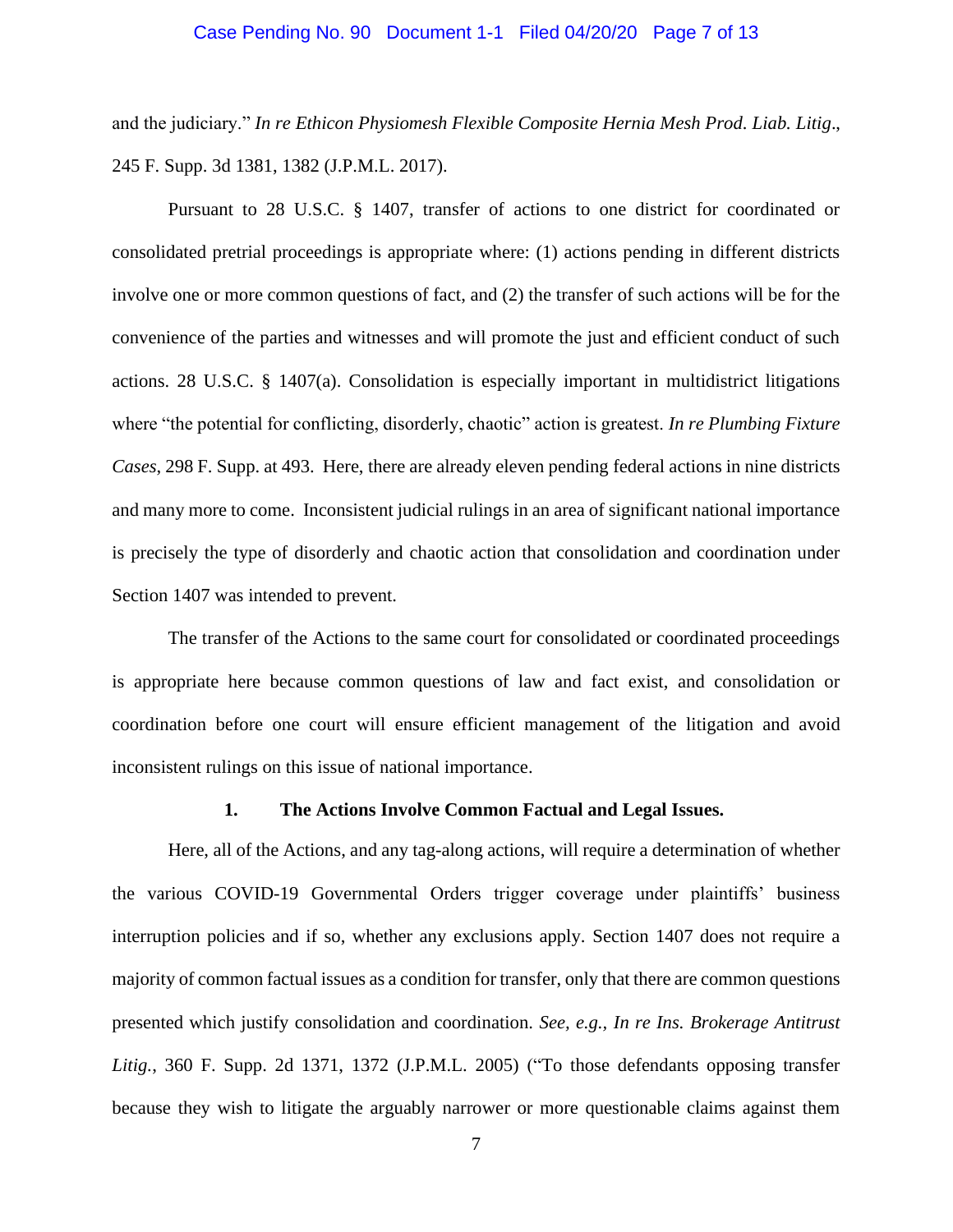#### Case Pending No. 90 Document 1-1 Filed 04/20/20 Page 8 of 13

without entanglement in a litigation that they consider to be much broader in scope, we point out that transfer under Section 1407 does not require a complete identity or even majority of common factual issues as a prerequisite to transfer.").

The fact that the Actions do, and the tag-along actions will, involve different, geographically dispersed defendants with slightly different policy language in disparate industries does not preclude consolidation or coordination here because the central issue – whether business closures resulting from government orders triggers coverage under business interruption policies – will be the same across all cases. *See, e.g., In re: Checking Account Overdraft Litig.*, 626 F. Supp. 2d 1333, 1335 (J.P.M.L. 2009) ("While there will be some unique questions of fact from bank-to-bank, these actions share sufficient factual questions relating to industry-wide bank posting policies and procedures to warrant centralization of all actions in one MDL docket."); *In re National Prescription Opiate Litig.*, 290 F. Supp. 3d 1375, 1379 (J.P.M.L. 2017) ("Although individualized factual issues may arise in each action, such issues do not – especially at this early stage of litigation – negate the efficiencies to be gained by centralization."). The Panel and transferee courts have routinely dealt with complexities including plaintiffs with varied claims and injuries, geographically disparate defendants, and multiple defendants whose conduct may not be identical. *See, e.g., In re: Checking Account Overdraft Litig.*, 626 F. Supp. 2d at 1335; *In re National Prescription Opiate Litig.*, 290 F. Supp. 3d at 1379; *In re Sugar Industry Antitrust Litig*., 427 F. Supp. 1018, 1020-21 (J.P.M.L. 1977) (creating bifurcated east-west MDL to, among other things, accommodate claims against eastern and western defendants); *In re Managed Care Litig*., 2000 WL 1925080, at \*2 (J.P.M.L. Oct. 23, 2000) (consolidating multiple actions against disparate defendants over defendants' objection that the actions should be separate consolidated MDLs organized by defendant); *In re Silicone Gel Breast Implants Prod. Liab. Litig*., 793 F. Supp. 1098,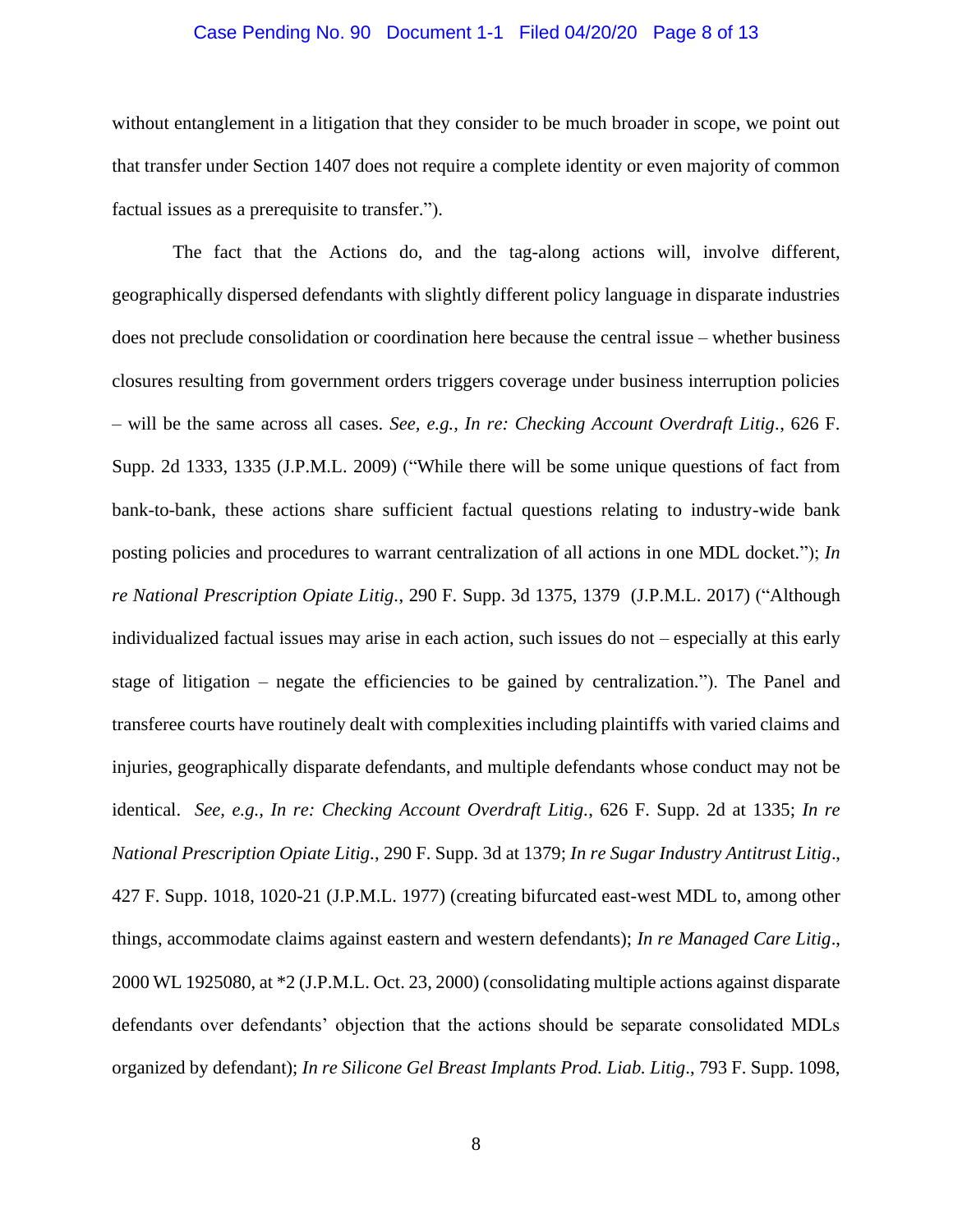#### Case Pending No. 90 Document 1-1 Filed 04/20/20 Page 9 of 13

1099-1100 (J.P.M.L. 1992) (transfer and centralization of claims against multiple defendants by plaintiffs claiming different injuries); *In re Orthopedic Bone screw Prod. Liab. Litig*., 1997 WL 186325, at \*1-2 (E.D.Pa. April 16, 1997) (more than 2,000 civil actions including claims of different types of injuries caused by products manufactured by dozen of defendants).

What is important and what is relevant to the Panel's decision is that transfer and consolidation or coordination to provide a consistent and uniform resolution to the common factual issues will facilitate the efficient adjudication of all the Actions even considering any differences that may exist. "[T]ransfer under Section 1407 has the salutary effect of placing all actions in th[e] docket before a single judge who can formulate a pretrial program that: 1) allows discovery with respect to any non-common issues to proceed concurrently with discovery on common issues, *In re Joseph F. Smith Patent Litigation*, 407 F. Supp. 1403, 1404 (Jud.Pan.Mult.Lit.1976); and 2) ensures that pretrial proceedings will be conducted in a manner leading to a just and expeditious resolution of the actions to the benefit of not just some but all of the litigation's parties." *In re Ins. Brokerage Antitrust Litig.*, 360 F. Supp. 2d at 1372; *see also In re: Checking Account Overdraft Litig.*, 626 F. Supp. 2d at 1335. The common questions of law and fact that are implicated here are of national importance and weigh heavily in favor of consolidation and coordination.

# **2. Transfer Will Serve the Convenience of the Parties and Witnesses and Will Promote the Just and Efficient Conduct of the Actions.**

There are currently eleven pending Actions in nine different districts but those numbers are sure to rise rapidly.<sup>11</sup> Each Action involves overlapping factual questions described above and

<sup>&</sup>lt;sup>11</sup> Eleven actions are more than enough to warrant transfer and coordination or consolidation in light of the questions at issue here. *See, e.g.,* Manual for Complex Litigation Fourth § 20.131, at \* 1 ("As few as two cases may warrant multidistrict treatment …"); *In re Dynamic Random Access Memory (DRAM) Antitrust Litig.,* 228 F. Supp. 2d 1379, 1380 (J.P.M.L. 2002) (transferring and consolidating two cases); *In re Philadelphia Life Ins. Co. Sales Practices Litig.,* 149 F. Supp. 2d 937, 938 (J.P.M.L. 2001) (granting transfer and consolidation of two cases); *In re Amoxicillin Patent & Antitrust Litig.,* 449 F. Supp. 601, 603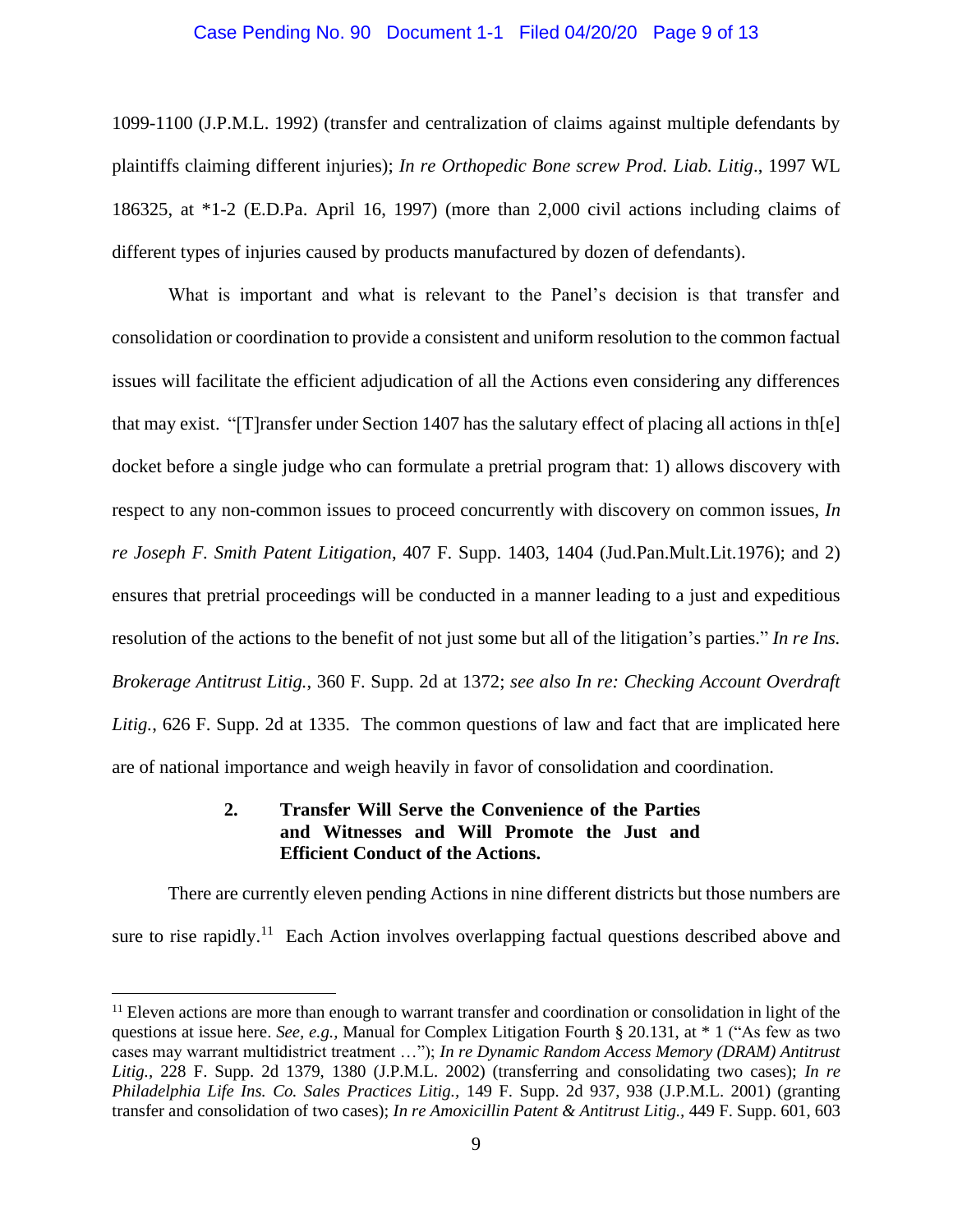#### Case Pending No. 90 Document 1-1 Filed 04/20/20 Page 10 of 13

other similar pretrial issues. Consolidation or coordination will eliminate the likelihood of duplicative discovery and duplicative proceedings that might result in inconsistent rulings and will prevent judicial resources from being needlessly wasted. *See In re Vioxx Prod. Liab. Litig.*, 360 F. Supp. 2d 1352, 1354 (J.P.M.L. 2005); *see also In re Amino Acid Lysine Antitrust Litig.*, 910 F. Supp. 696, 698 (J.P.M.L. 1995) (concluding that consolidation was necessary to eliminate inconsistent pretrial rulings); *In re A.H. Robins Co. "Dalkon Shield" IUD Prod. Liab. Litig.*, 406 F. Supp. 540, 542 (J.P.M.L. 1975) (concluding that transfer was necessary to prevent duplication of discovery and to eliminate the possibility of conflicting pretrial rulings).

Without transfer, coordination, and/or consolidation of the Actions and tag-along cases, litigation will needlessly entail judicial inefficiency and unnecessary expense. Further, different federal courts, in duplicating rulings on the same issues, could make contradictory findings. Litigation of this scope and importance should not be beset with such inconsistencies and inefficiencies.

### **B. THE EASTERN DISTRICT OF PENNSYLVANIA IS THE APPROPRIATE FORUM FOR TRANSFER AND CONSOLIDATION.**

The Eastern District of Pennsylvania, in Philadelphia, is the appropriate transferee district for this litigation. First, Philadelphia has a strong factual connection to the litigation. *See In re National Prescription Opiate Litig.*, 290 F. Supp. 3d at 1379. It is one of the urban areas that have been particularly hard hit by the COVID-19 pandemic. Second, the Governmental Orders have wreaked havoc on its economy, only exacerbated by the fact that Philadelphia's unique place in

<sup>(</sup>J.P.M.L. 1978) (granting transfer and consolidation of three cases involving complex patent and antitrust issues); *In re: Park W. Galleries, Inc., Mktg. & Sales Practices Litig.*, 645 F. Supp. 2d 1358, 1360 (J.P.M.L. 2009) (transfer ordered where three actions were pending in three districts); *In re FieldTurf Artificial Turf Mktg. & Sales Practices Litig*., 2017 WL 2391963, at \*2 (J.P.M.L. June 1, 2017) (transfer ordered where twelve to fourteen actions (including tag-alongs) were pending in nine districts).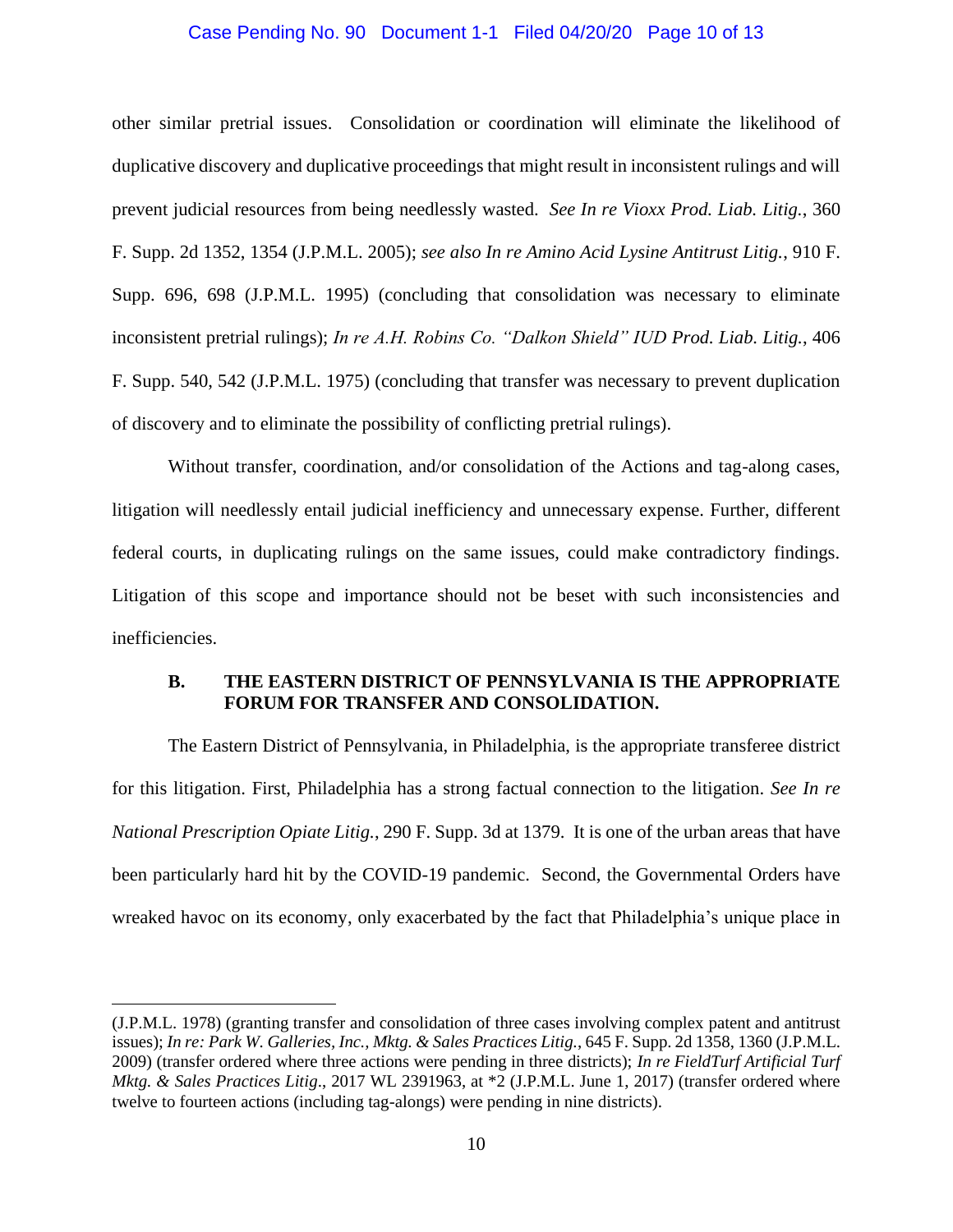#### Case Pending No. 90 Document 1-1 Filed 04/20/20 Page 11 of 13

American history has heightened its reliance on the hard-hit tourism and restaurant industries. Surely, the Governmental Order will give rise to numerous caseslike those brought by River Twice and Chops across every sector of the Philadelphia economy.

In addition, the Eastern District of Pennsylvania is a geographically central and accessible forum for many of the Northeastern states that have been hit the hardest by the COVID-19 pandemic ranging from Massachusetts through Washington, DC. *See id*. (focusing on the Southern District of Ohio's geographic location and convenience). It is easily accessible by Amtrak from all of those locations and as the fifth largest city in the United States, it has ample accommodations for business travelers. Philadelphia is also serviced by Philadelphia International Airport ("PHL"), a large international airport with routes to every corner of the country and beyond. The infrastructure is certainly in place to host this MDL.

In addition, the Eastern District of Pennsylvania has capable staff with a long history of successfully managing high-profile multidistrict litigation. *See, e.g., In re Diet Drugs (Phentermine, Fenfluramine, Dexfenfluramine) Prods. Liab. Litig*., 990 F. Supp. 834 (J.P.M.L. 1998); *In re Tylenol (Acetaminophen) Mktg., Sales Practices and Prods. Liab. Litig*., 936 F. Supp. 2d 1379 (J.P.M.L. 2013); *In re Zoloft (Sertraline Hydrochloride) Prods. Liab. Litig*., 856 F. Supp. 2d 1347 (J.P.M.L. 2012); *In re: Nat'l Football League Players' Concussion Injury Litig*., 842 F. Supp. 2d 1378 (J.P.M.L. 2012); *In re Orthopedic Bone screw Prod. Liab. Litig*., 1997 WL 186325, at \*1-2. The Eastern District of Pennsylvania's docket demonstrates that the court has the capacity to handle this litigation. As of December 31, 2019, the Eastern District of Pennsylvania had 8,704 pending cases with a median time from filing to disposition of 6 months.<sup>12</sup>

<sup>12</sup> *See* United States District Court – Judicial Caseload Profile, at 16, https://www.uscourts.gov/sites/default/files/data\_tables/fcms\_na\_distprofile1231.2019.pdf, at 16, last accessed April 16, 2020.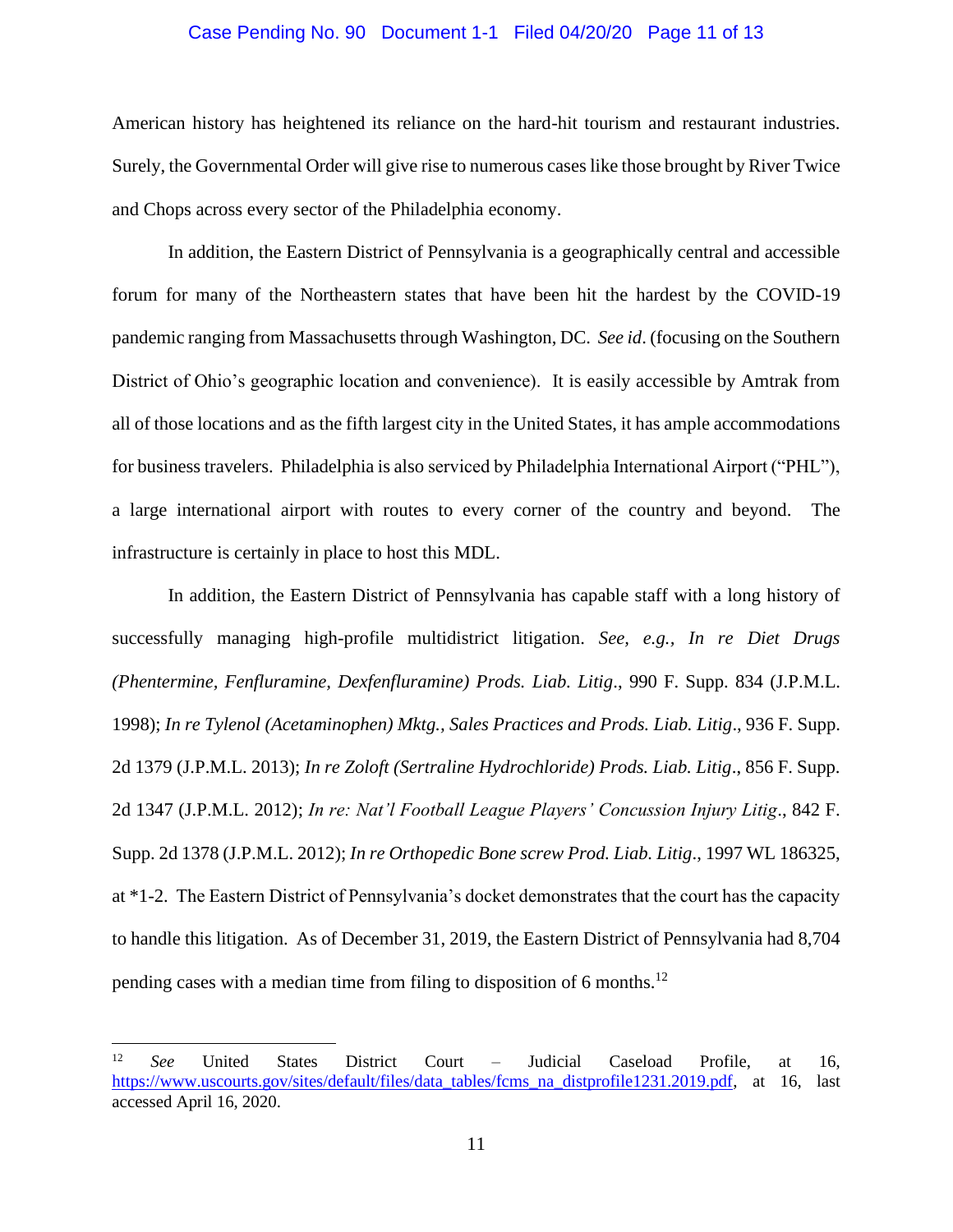#### Case Pending No. 90 Document 1-1 Filed 04/20/20 Page 12 of 13

Within the Eastern District of Pennsylvania, United States District Judge Timothy J. Savage is an excellent jurist who can shepherd this litigation. Judge Savage is currently presiding over two of the eleven cases that have been filed. Judge Savage is an experienced jurist who was appointed to the bench by President George W. Bush in 2002. Judge Savage is a fair, demanding but reasonable, extremely organized, and efficient judge accustomed to presiding over complex and multi-plaintiff, multi-defendant cases. Judge Savage is not currently managing any MDLs on his docket and to the best of Movants' knowledge, has not presided over any MDLs during his lengthy tenure. *See In re Fisher-Price Rock 'N Play Sleeper Mkt., Sales Practices, and Prod. Liab. Litig*., 412 F. Supp. 3d 1357, 1360 (J.P.M.L. 2019) (choice of particular district allowed the Panel "to assign this litigation to an able jurist who has not yet had the opportunity to preside over an MDL"); *see also In re Vision Service Plan Tax Litig.*, 484 F. Supp. 2d 1356, 1357 (J.P.M.L. 2007) ("we are assigning this litigation to an experienced jurist with the ability to steer this litigation on a prudent course").

### **IV. CONCLUSION**

For these reasons, Movants respectfully request that the Panel grant its motion for transfer and coordination or consolidation under 28 U.S.C. § 1407 and transfer the Actions to the Eastern District of Pennsylvania before the Honorable Judge Timothy J. Savage.

Dated: April 20, 2020 Respectfully submitted,

/s/ *Richard M. Golomb* Richard M. Golomb, Esquire Kenneth J. Grunfeld, Esquire **GOLOMB & HONIK, P.C.** 1835 Market Street, Suite 2900 Philadelphia, PA 19103 Telephone: (215) 346-7338